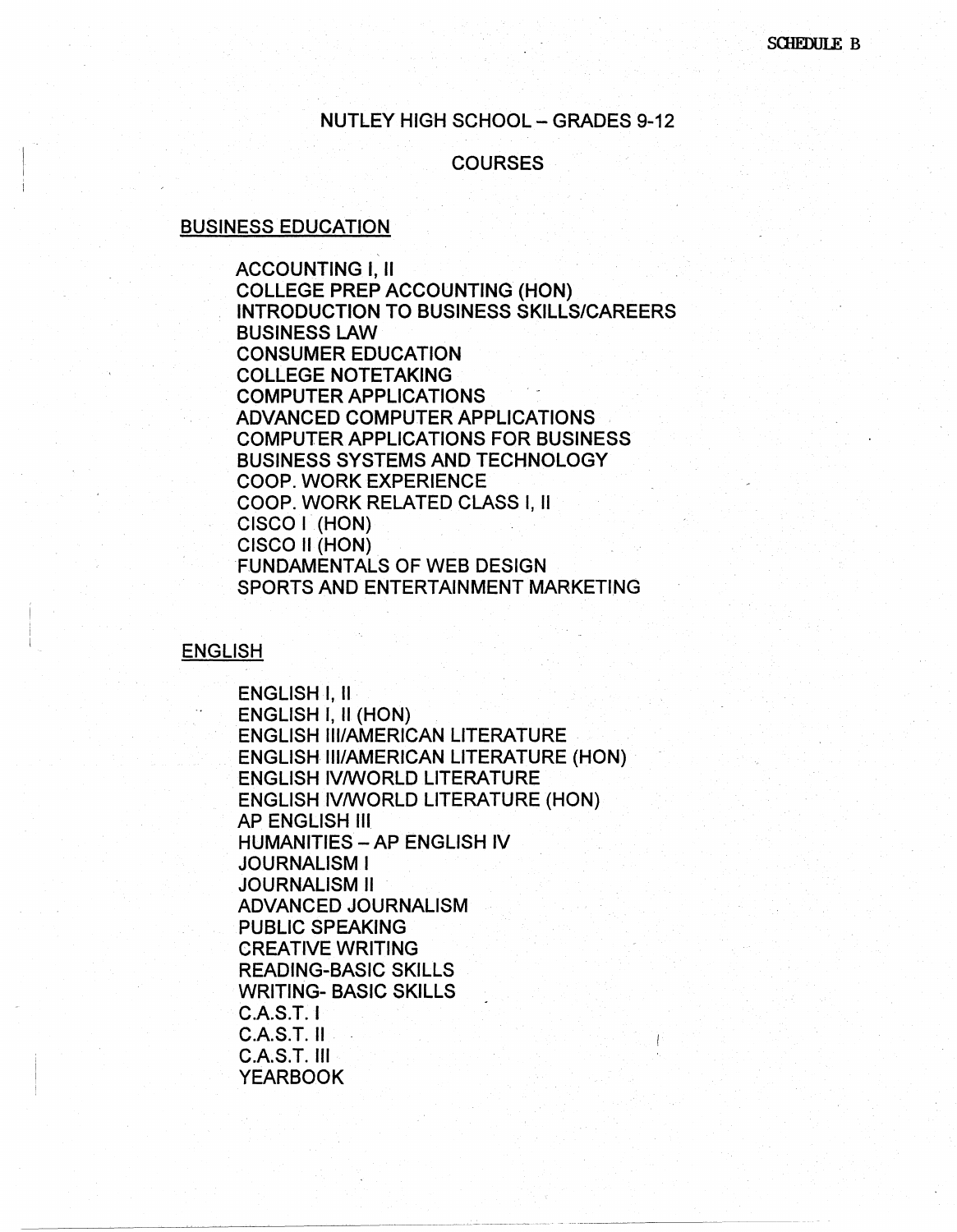# MATHEMATICS

PRE-ALGEBRA TRANSITION MATH INTEGRATED MATH ALGEBRA I, II BASIC ALGEBRA I, II PLANE GEOMETRY BASIC GEOMETRY SELECTED TOPICS IN MATHEMATICS TRIGONOMETRY/PROBABILITY/STATISTICS COMPUTER PROGRAMMING **PRECALCULUS** ACCELERATED ALGEBRA II (HON) ACCELERATED GEOMETRY (HON) ADVANCED MATHEMATICS (HON) AP CALCULUS CALCULUS (HON) MATHEMATICS-BASIC SKILLS

MUSIC

CONCERT BAND CHORALETTES INTRODUCTION TO VOCAL MUSIC MUSIC FUNDAMENTALS I, II **ORCHESTRA** OCTETS HISTORY AND APRECIATION OF MUSIC JAZZ ENSEMBLE CONCERT CHOIR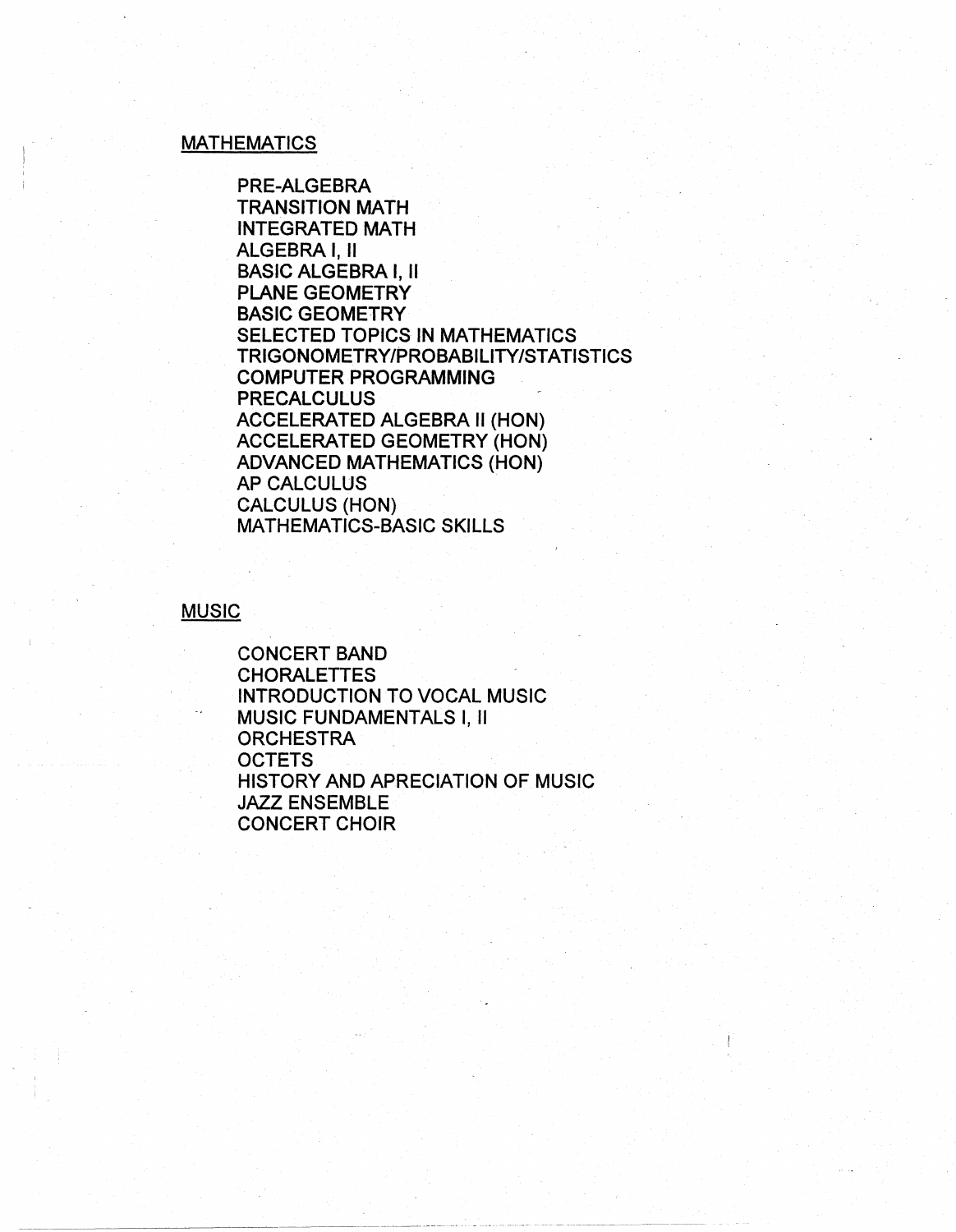### FINE/INDUSTRIAL ARTS

ART I, II ADVANCED ART BASIC SEWING FACTS OF FASHION PRACTICAL ELECTRICITY **ELECTRONICS** ADVANCED ELECTRONICS BASIC FOODS GRAPHIC ARTS I, II GRAPHIC ARTS PRODUCTION MECHANICAL DRAWING I, 11, 111, IV METALS I, II ADVANCED METALS WOODS I, II ADVANCED WOODS PHOTOGRAPHY

### WORLD LANGUAGES

 $\vert \cdot \vert$ I

FRENCH I, II, III FRENCH IV & V (HON) **AP FRENCH V** ITALIAN I, II, Ill ITALIAN IV & V (HON) SPANICH (CLC) SPANISH I, 11, Ill SPANISH IV & V (HON) **AP SPANISH V** LATIN I, II, III LATIN IV (HON) **AP LATIN V** ENGLISH AS A SECOND LANGUAGE I, II, Ill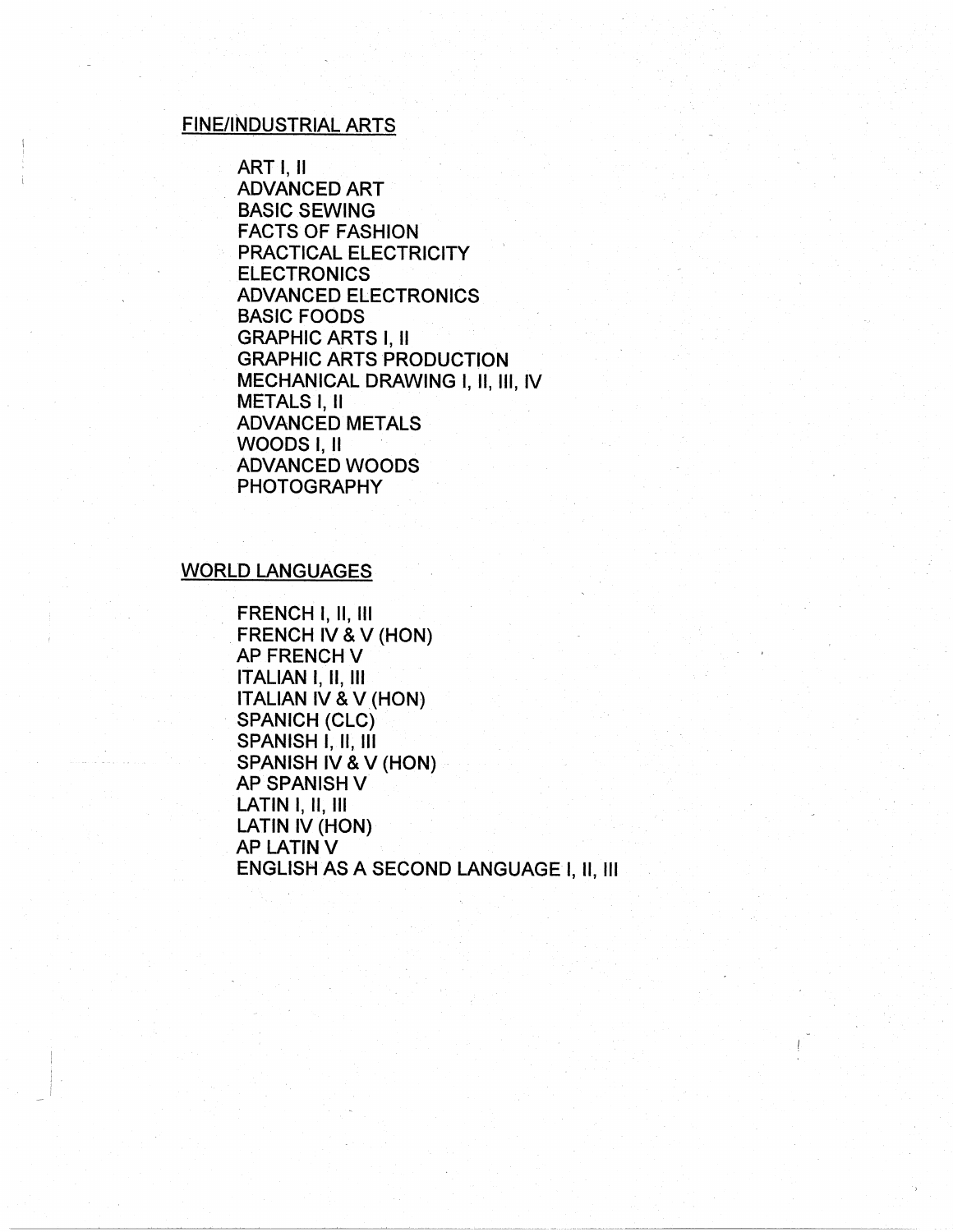### **SCIENCE**

EARTH/SPACE SCIENCE ENVIRONMENTAL SCIENCE COLLEGE BIOLOGY ACCELERATED BIOLOGY (HON) INTRODUCTION TO PHYSICAL SCIENCE (IPS) BIOLOGY FOR LIVING CHEMISTRY (HON) COLLEGE CHEMISTRY MICROBIOLOGY PHYSICS HUMAN PHYSIOLOGY HUMAN PHYSIOLOGY (HON) AP BIOLOGY AP CHEMISTRY AP PHYSICS AP ENVIRONMENTAL SCIENCE HEALTH DYNAMICS

### SOCIAL STUDIES

EUROPEAN HISTORY RUSSIAN/EAST ASIAN HISTORY (HON) WORLD CULTURES WORLD CULTURES (HON) UNITED STATES HISTORY I UNITED STATES HISTORY I (HON) UNITED STATES HISTORY II UNITED STATES HISTORY II (HON) **SOCIOLOGY** AP GOVERNMENT AND POLITICS . AP UNITED STATES HISTORY MACRO ECONOMICS AP ECONOMICS MACRO ARCHAEOLOGY OF ANCIENT WORLD

### PHYSICAL EDUCATION

PHYSICAL EDUCATION I, II, III, IV HEALTH I, II, Ill, IV

Dated: April 28, 2003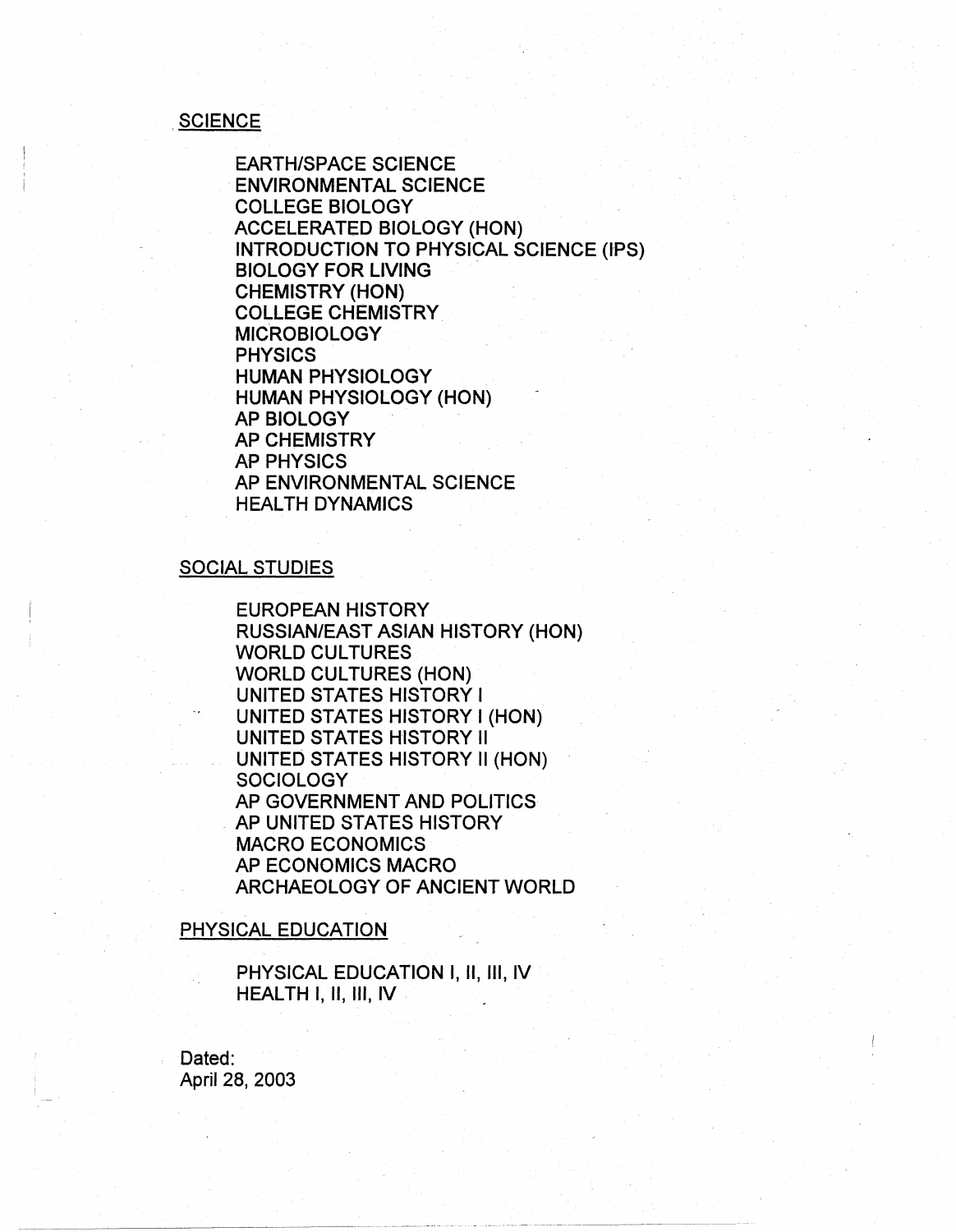# FRANKLIN SCHOOL

# GRADE 7 CURRICULUM

ENGLISH AS A SECOND LANGUAGE ENGLISH ENGLISH VECTOR ENGLISH (IC) ENGLISH (INC) ENGLISH - SLD WILSON READING - SLD COMPUTER & WRITING SOCIAL STUDIES SOCIAL STUDIES VECTOR SOCIAL STUDIES (INC) SOCIAL STUDIES - SLD ALGEBRA I MATHEMATICS VECTOR MATHEMATICS 2, 3, 4 MATHEMATICS 3 (INC) MATHEMATICS - SLD **SCIENCE** SCIENCE VECTOR SCIENCE (INC) SCIENCE - SLD SPANISH IA FRENCH IA LATIN IA ITALIAN IA CHORALE CONCERT CHOIR **DEBONAIRES** BAND **ORCHESTRA** INSTRUMENTAL MUSIC LANGUAGE ARTS LITERATURE/WRITING BASIC SKILLS READING/WRITING BASIC SKILLS MATHEMATICS RESOURCE CENTER SUPPORT PRACTICAL ARTS ART<sub>7</sub> GENERAL MUSIC 7 . . KEY TYPING 7 COMPUTER APPLICATION 7 FINE ARTS PHYSICAL EDUCATION HEALTH

Dated: April 28, 2003

~~~~~~~---~-· -·-····-··----·-·-·----·-· -· - - -- -··-·--------- ------- --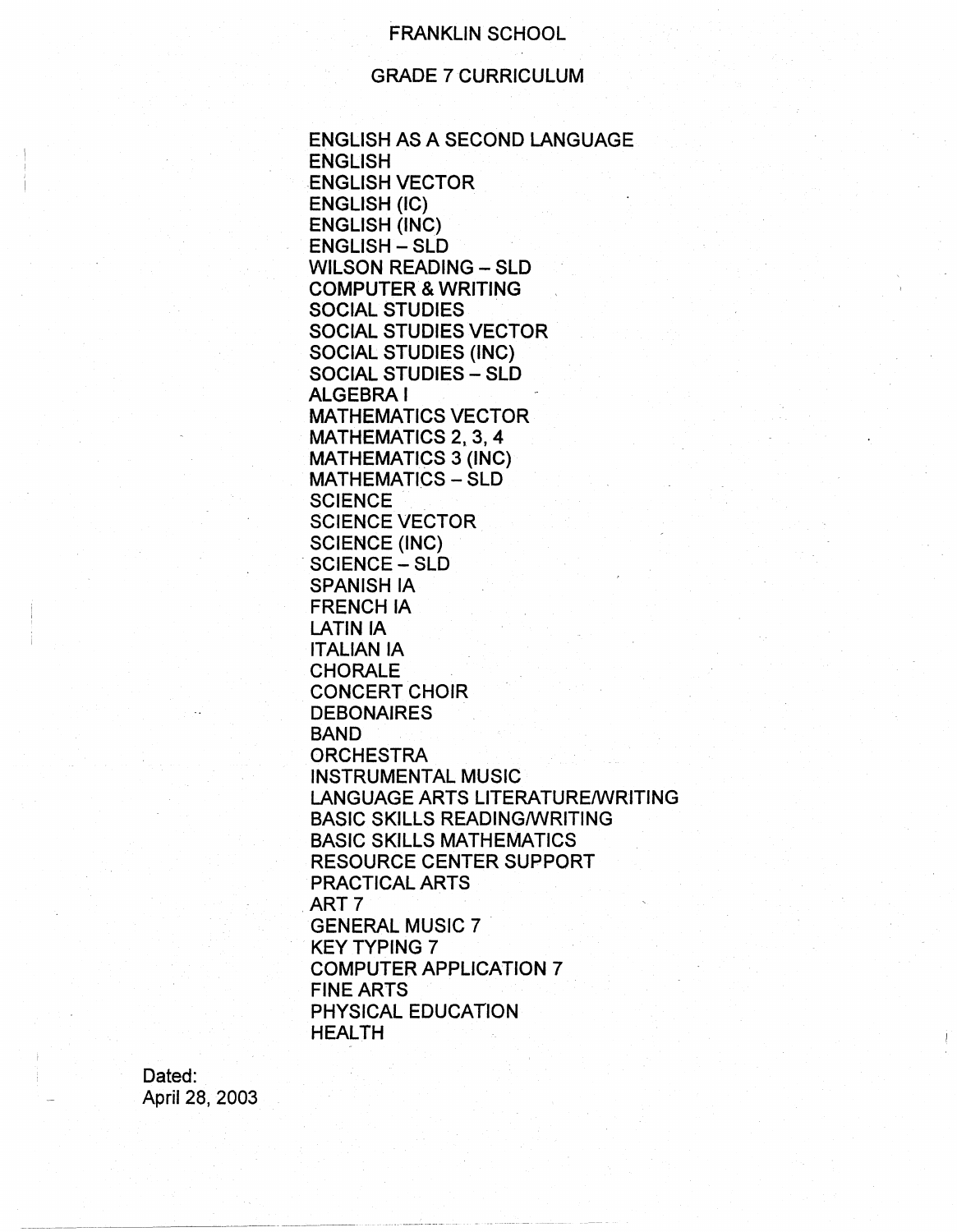# FRANKLIN SCHOOL

# GRADE 8 CURRICULUM

ENGLISH AS A SECOND LANGUAGE ENGLISH ENGLISH VECTOR ENGLISH (IC) ENGLISH (INC) ENGLISH - SLD WILSON READING - SLD COMPUTER & WRITING SOCIAL STUDIES SOCIAL STUDIES VECTOR SOCIAL STUDIES (INC) SOCIAL STUDIES - SLD ALGEBRA! MATHEMATICS 2, 3, 4 MATHEMATICS 3 (INC) MATHEMATICS - SLD **SCIENCE** SCIENCE VECTOR SCIENCE (INC) SCIENCE - SLD SPANISH 18 **FRENCH IB** ITALIAN 18 LATIN **IB** LITERATURE/MEDIA CONNECTIONS CHORALE CONCERT CHOIR **DEBONAIRES** BAND **ORCHESTRA** INSTRUMENTAL MUSIC BASIC SKILLS READING/WRITING BASIC SKILLS MATHEMATICS RESOURCE ROOM SUPPORT KEYBOARDING/WORD PROCESSING COMPUTER WRITING/CONSUMER MATH-SLD LIFE SKILLS VISUAL ARTS COMPREHENSION STRATEGIES/WRITING ADVANCED ART CREATIVE ARTS PHYSICAL EDUCATION HEALTH

Dated: April 28, 2003